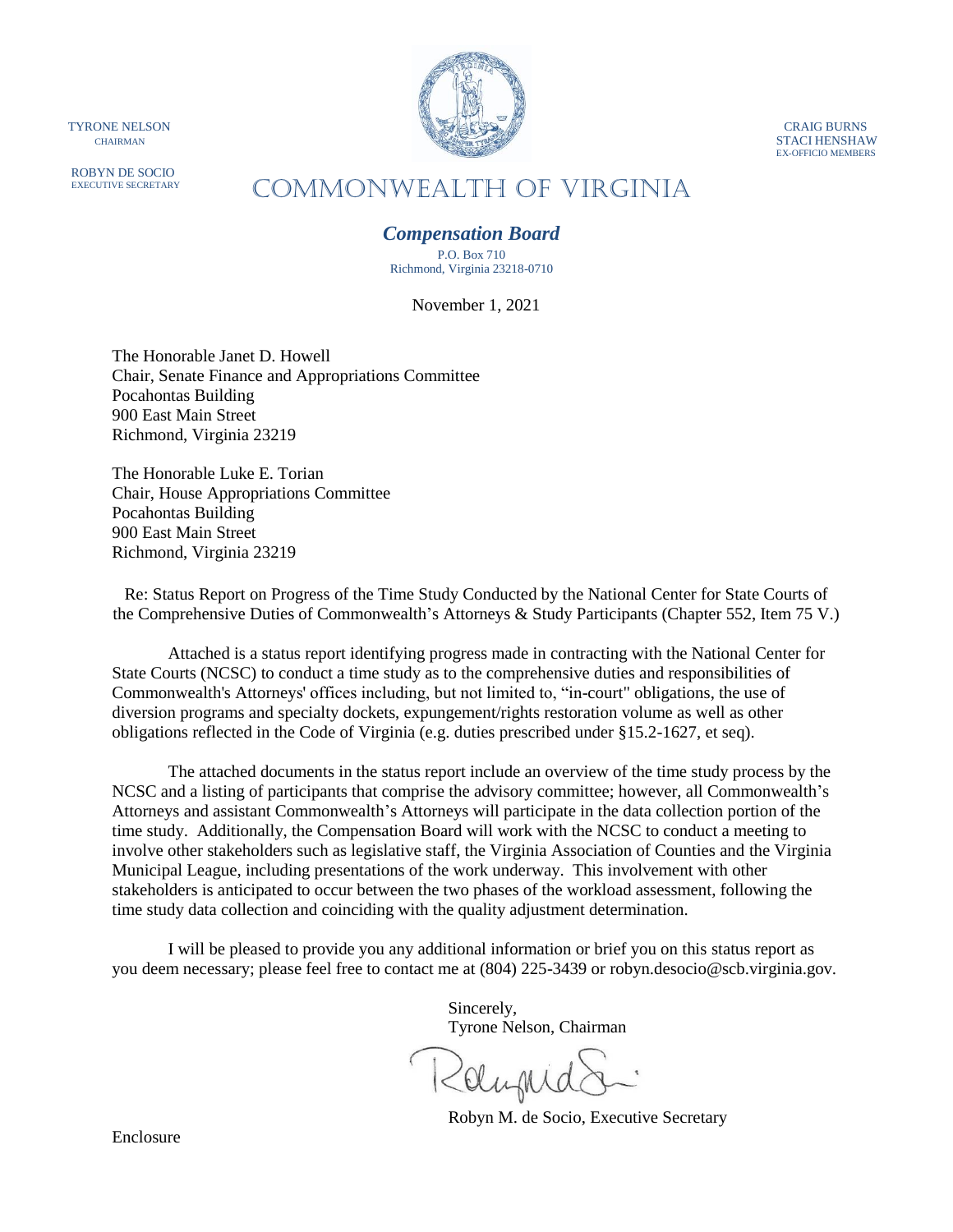#### **MEMORANDUM**

**TO:** Robyn de Socio, Executive Secretary, Compensation Board, Commonwealth of Virginia **FROM:** Cynthia G. Lee, Principal Court Research Associate, National Center for State Courts **DATE:** November 1, 2021

**RE.:** Virginia Assistant Commonwealth's Attorneys staffing standards update

The National Center for State Courts (NCSC) and the Virginia Compensation Board have finalized the language of a contract for NCSC to develop staffing standards for Virginia Assistant Commonwealth's Attorneys (ACAs) in accordance with the provisions of Chapter 552, Item 75, paragraph V, 2021 Special Session I Virginia Acts of Assembly. NCSC will conduct a workload assessment to develop a weighted caseload model that covers all statutory and discretionary responsibilities of ACAs. This weighted caseload model will then be translated into staffing standards for statutory responsibilities, along with separate guidelines for calculating the staffing needs associated with discretionary responsibilities.

An advisory committee has been established consisting of Compensation Board staff, Commonwealth's Attorneys, experienced Assistant Commonwealth's Attorneys, and other relevant stakeholders. The advisory committee will make all policy recommendations to the Compensation Board regarding the content of the final weighted caseload model and recommended staffing standards, informed by the data collected during the time study and quality adjustment process. The advisory committee is scheduled to meet on November 16 to finalize the time study design.

The staffing standards will be based on the workload associated with cases prosecuted, along with noncase-related responsibilities such as serving on committees established by statute. Caseload data to support the staffing standards will be provided by the Virginia Supreme Court Office of the Executive Secretary (OES). Cases will be counted in the same manner used for the judicial weighted caseload formula. Compensation Board staff, NCSC staff, and project advisory committee members met with OES staff on Friday, October 29 to discuss the specifications for caseload data. Types of cases that require more hands-on attorney work, such as those handled through drug courts, veterans' courts, and other specialty court programs, will receive greater weight in the staffing formula. Basing the staffing standards on workload rather than the number of sentencing events removes the influence of the number or rate of convictions from the standards.

The workload assessment will proceed in two phases. In the first phase, all attorneys will participate in a time study to track the amount of time they currently spend on various case types, case-related functions, and non-case-related work such as serving on task forces and committees. The time study will run from February 28 through May 29, 2022. Compensation Board staff and NCSC staff are scheduled to speak to elected Commonwealth's Attorneys about the time study during their executive conference on December 3, 2021; NCSC will also provide a series of training webinars for all time study participants. During the time study, attorneys will record all of their working time using a secure on-line timekeeping system provided by NCSC. NCSC will then calculate the average amount of time attorneys currently spend on cases of each type (preliminary case weights), as well as the amount of time spent on noncase-related and administrative responsibilities. The time study will distinguish between statutory and discretionary responsibilities. The analysis will also focus on the impact of specialty courts (e.g., drug courts), the use of diversion and other programs, and law enforcement's use of body-worn cameras on prosecutorial workload. The advisory committee will meet in early summer of 2022 to review the time study results.

The second phase of the workload assessment will focus on *quality adjustment*. To ensure that the final model incorporates sufficient time for attorneys to effectively fulfill the prosecution function, the quality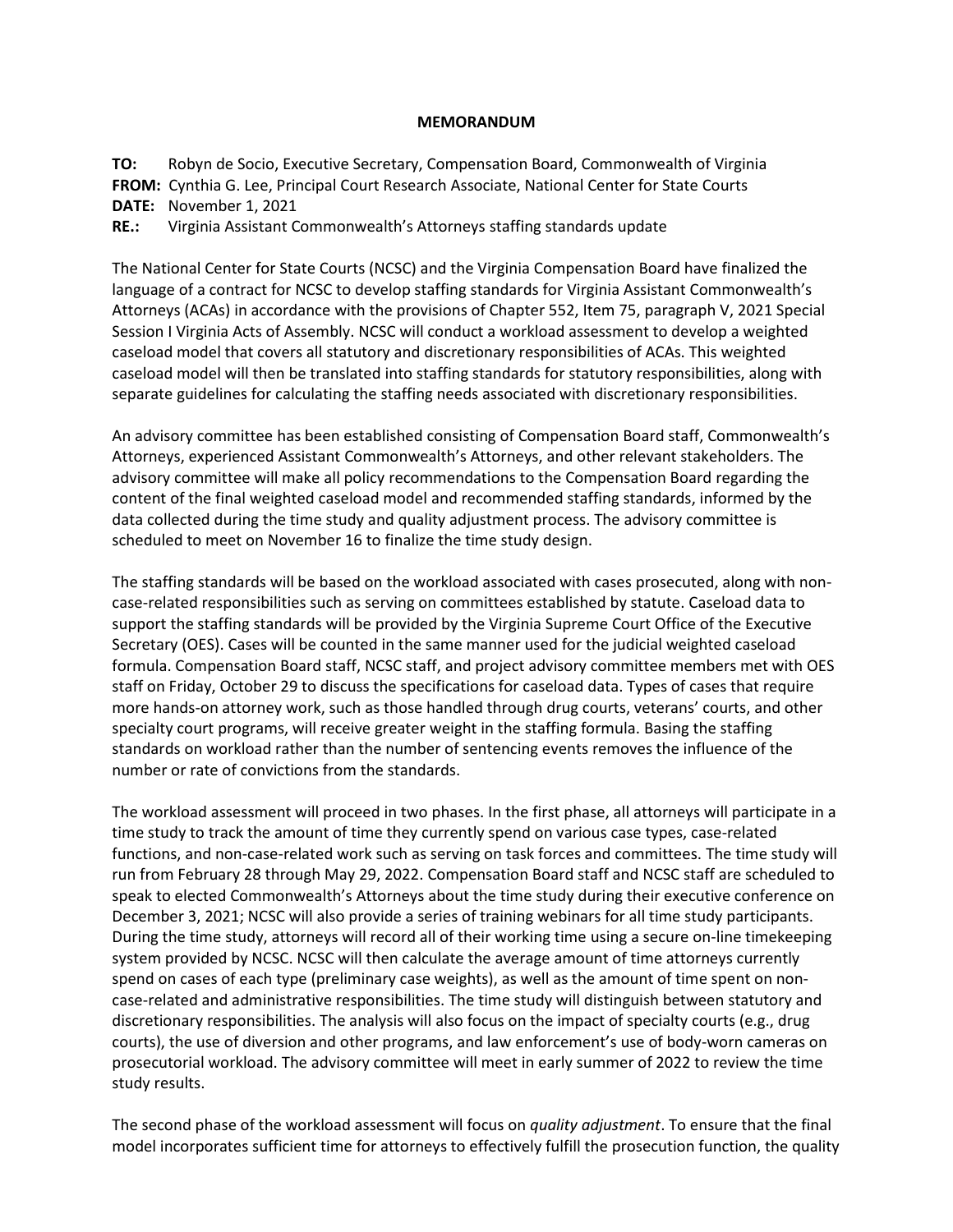adjustment process will employ a statewide survey, focus groups, and a structured review based on the Delphi method to solicit feedback from attorneys across the state. The advisory committee will meet in late summer or early fall of 2022 to review the results of the quality adjustment process, finalize the weighted caseload model, and formulate recommendations as to the staffing standards. The project report will be submitted by October 31, 2022.